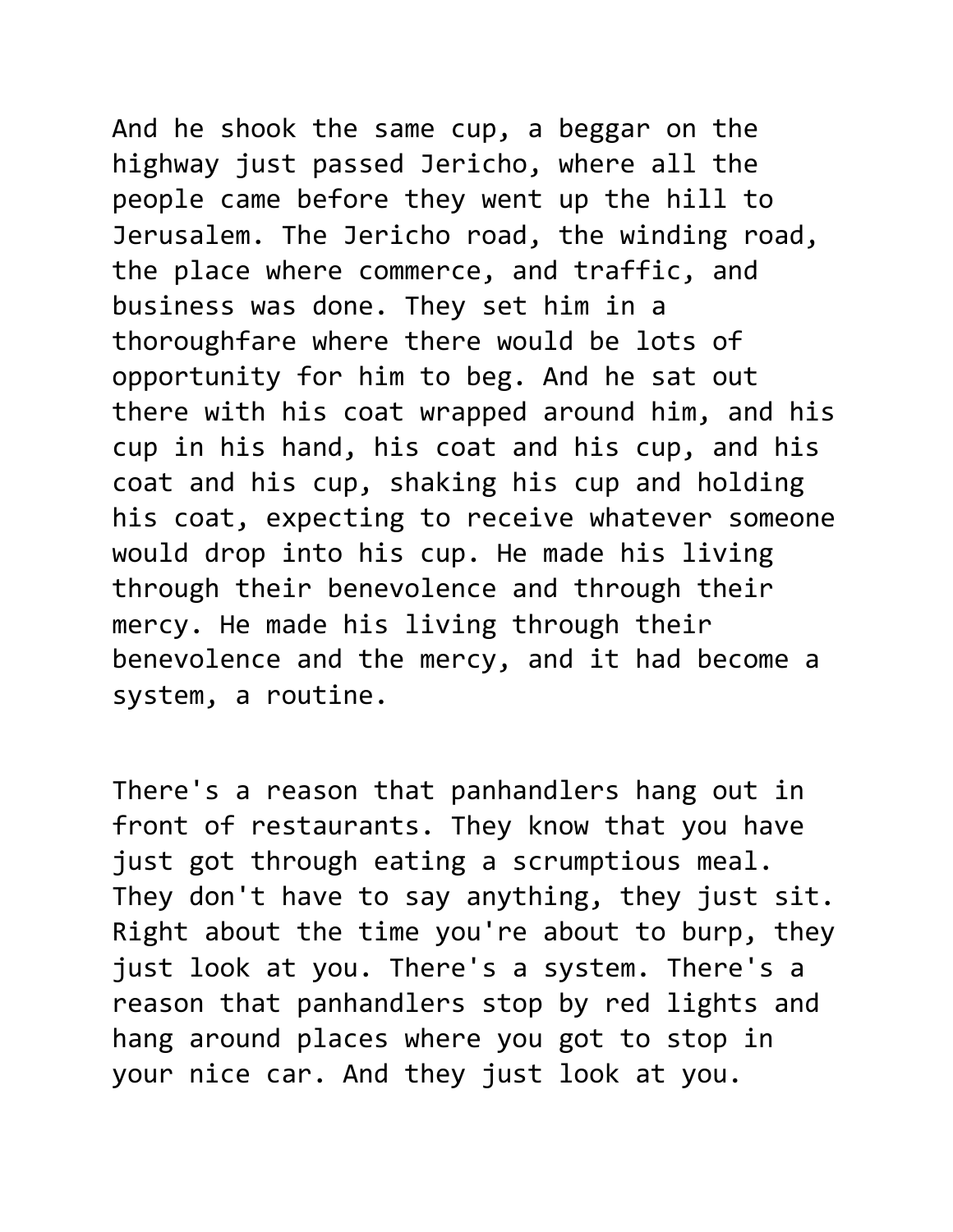Opportunity is always built on accessibility. If you are not accessible, you lose the opportunity. Every day they set him on the highway. I believe it was every day, just like the lame man at the gate called Beautiful, because every day they set him there.

There is a way that you get in a system that becomes a routine, that becomes a practice for you to live with whatever you got to live with. That will not go away, and I don't care, where you go, you always come back to your spot, your survival spot. It's how you deal with whatever you gotta deal with. The blind man comes there every day. Nobody would have known that he had a problem with it. After all, blind people survive by doing the familiar. I know how many steps it takes to get to my spot. Don't move me to somethin' that's different, because I've already counted the steps. I'm at my spot. Isn't it amazing how you can get into a system of survival and be doing something every day that you hate, but still be committed to it even though you hate it, but it is your normal?

It is your system, and again, blind Bartimaeus sat quiet, except for the begging, until one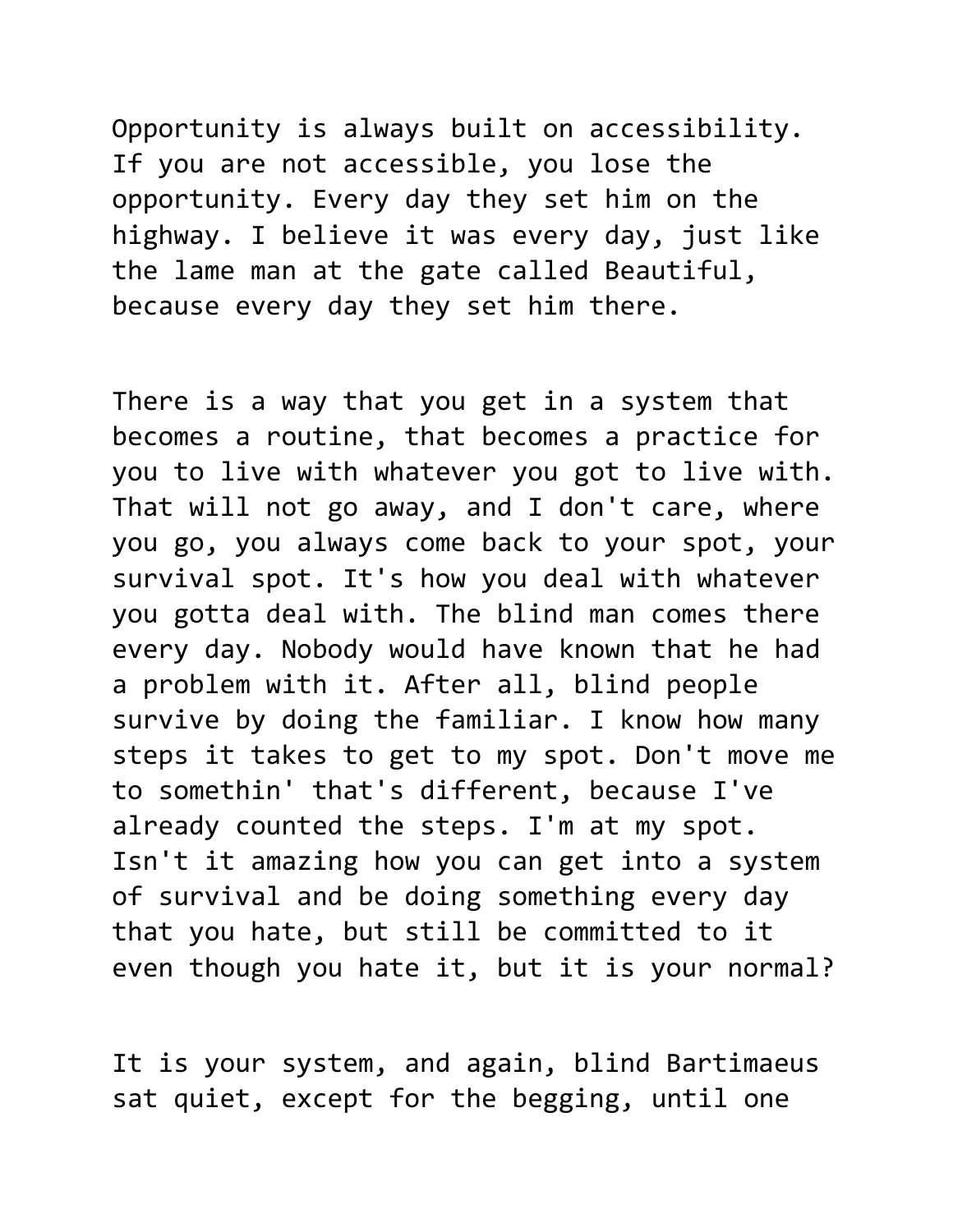day there was a disruption. When I started preaching this in my head, I am attracted to the text, first of all, to let you know that you have built a system to accommodate what doesn't work in your life. And you have survived by counting the steps and getting used to something that is abnormal, but it's your normal. And when it's your normal, you can be loyal to something that you are really sick off, and if anybody tries to move you, you will fight them off because you've already counted the steps and you know how to deal with it. And every day he sat. He sat until there came a disruption. I came to tell you that there's about to be a radical, revolutionary disruption in your system.

Now, the reason some of you are not glad about it is because you are so addicted to dealing with things your way. You're blind and bossy. In other words, you are the boss of your blindness. You control the parameters of your situation, and if anybody tries to move it, you move them out of the way, because you've got something that you think is working for you. Even though it doesn't work, you're thinking does work, 'cause it's built around something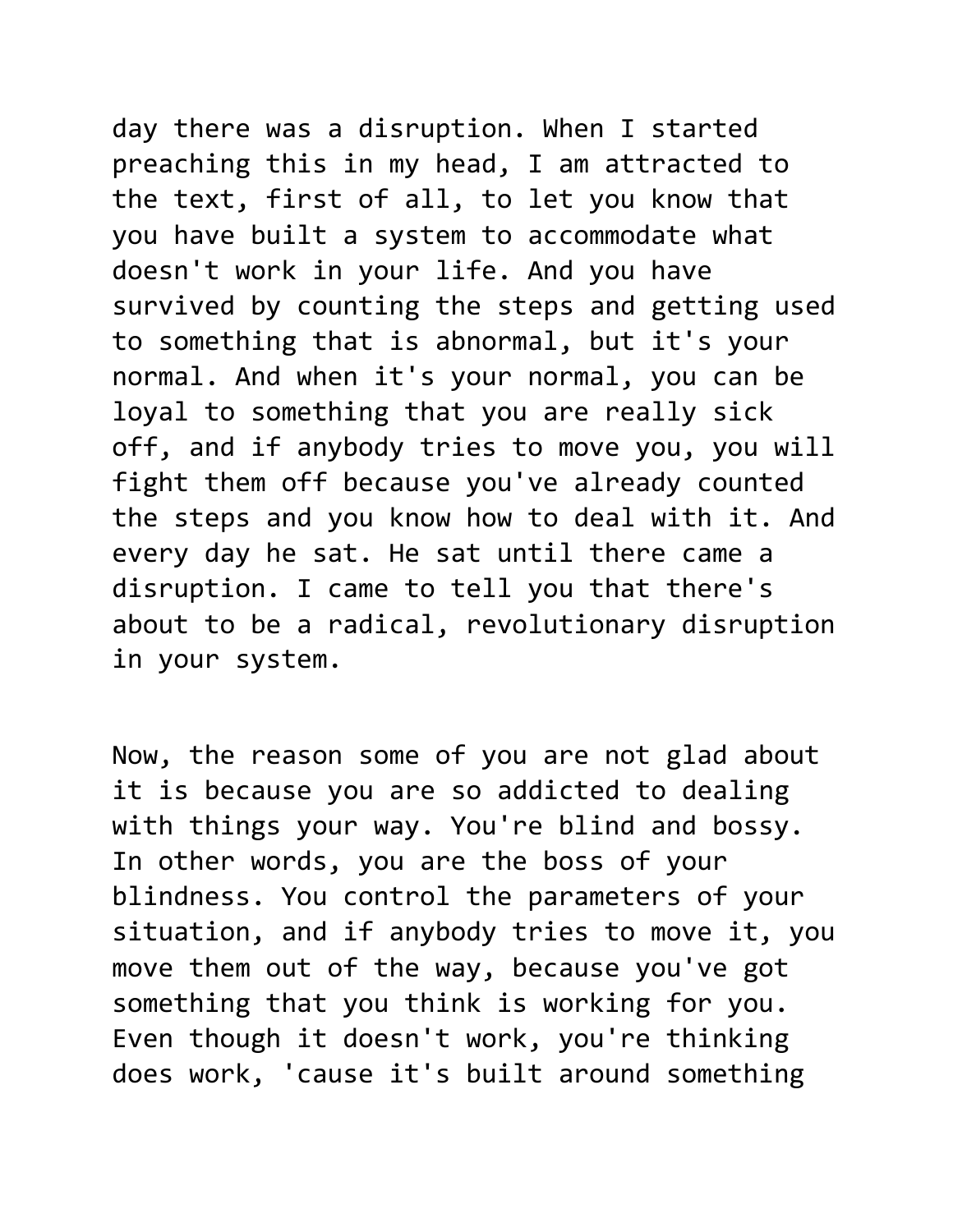that you think cannot be changed about you. But God said I'm getting ready to disrupt your entire system.

Who would have thought that calm, meek, mildmannered, Bartimaeus would just start acting a fool, just out of the blue? The nice man who sat there every day, begging alms, freaked out and started hollering. He opened his mouth and started screaming. Oh, my God, he couldn't open his eyes, but he opened his mouth. Isn't it good that God doesn't let everything shut down at the same time? He said I can't see, but I can holler, "Hey"! What in the world are you doing? If you don't break your routine, nothing is going to change. If you are that frustrated with where you are in life, and yet refuse to do anything different, you will always be where you've always been, because you always do what you've always done.

Oh, but the Lord promised me that there'd be a few radical people in here that will give a... Wait, I need to apologize to all you nice, neat, conservative Church people, because there's somebody behind you or beside you who is just acting a fool. You dignified people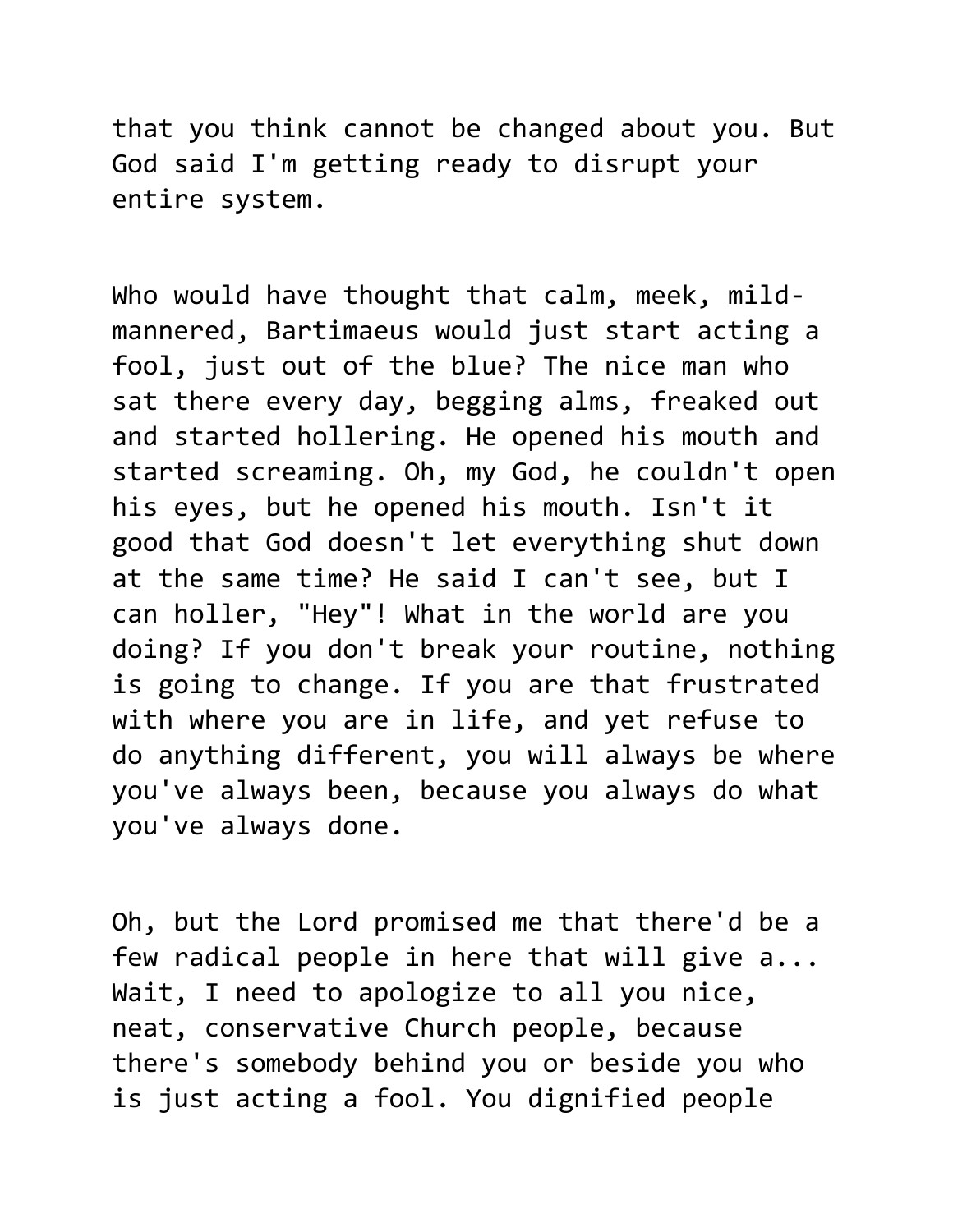can't understand this kind of behavior, 'cause you got so much going for you that you have never needed to just... I want to point out something, just a minute, I'm talking, I'm just talking a little bit. I wanna point out to you there was a scream before the scream. I'm talking about the silent scream, a frustration. Every day that he was acting quiet, he was screaming on the inside. I was talking to a brother the other day, and he said to me, he said, "Pastor, it's like I'm screaming and nobody can hear me".

All the while he was being obedient and going to the spot. "Don't wanna be no trouble, boss". Loyal to a system that was frustrating him. If you could hear the noise going on inside of the person sitting next to you. I know they're not sayin' nothin,' 'cause they have had obedience training, and they don't act up like that in front of people, but when nobody's lookin,' at two or three o'clock in the morning, and they're left alone with God, Bartimaeus was frustrated. Even though he has built a system around his blindness, even though he has survived his blindness, even though he knows how to make it with his blindness. it doesn't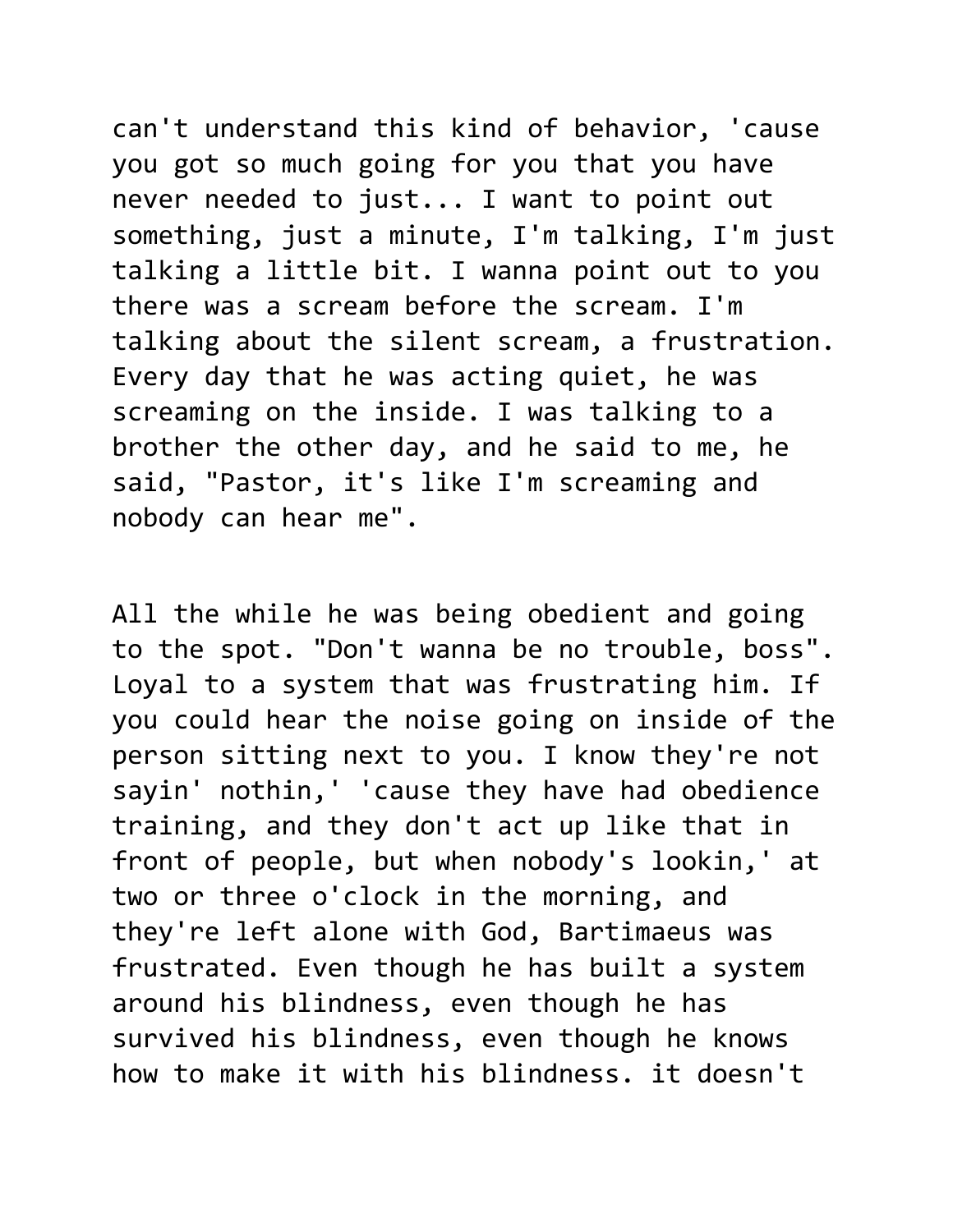mean he likes it. Have you ever developed a system around something you hated? And said to yourself, "It is what it is. I got to do what I gotta do. I gotta make the best of a bad situation".

One of the things that I love about this season, about this time of year is that God does not hide the story from us. He shows us that life has struggles. That we follow Christ through his beatings, not just his miracles. We follow him being nailed to a cross, not just him walking on water. We follow him down to the graveside, and we learn a powerful lesson. That God will not get you into anything that he will not get you out of. So, while we commemorate, and acknowledge, and worship, and thank God for what this season means to us as Christians, more personally it means something to us as individuals. It lets us know that you may be down on Friday, but you're coming out on Sunday. This is our season, our celebration, and our divine, supernatural message from God that, "I got your back".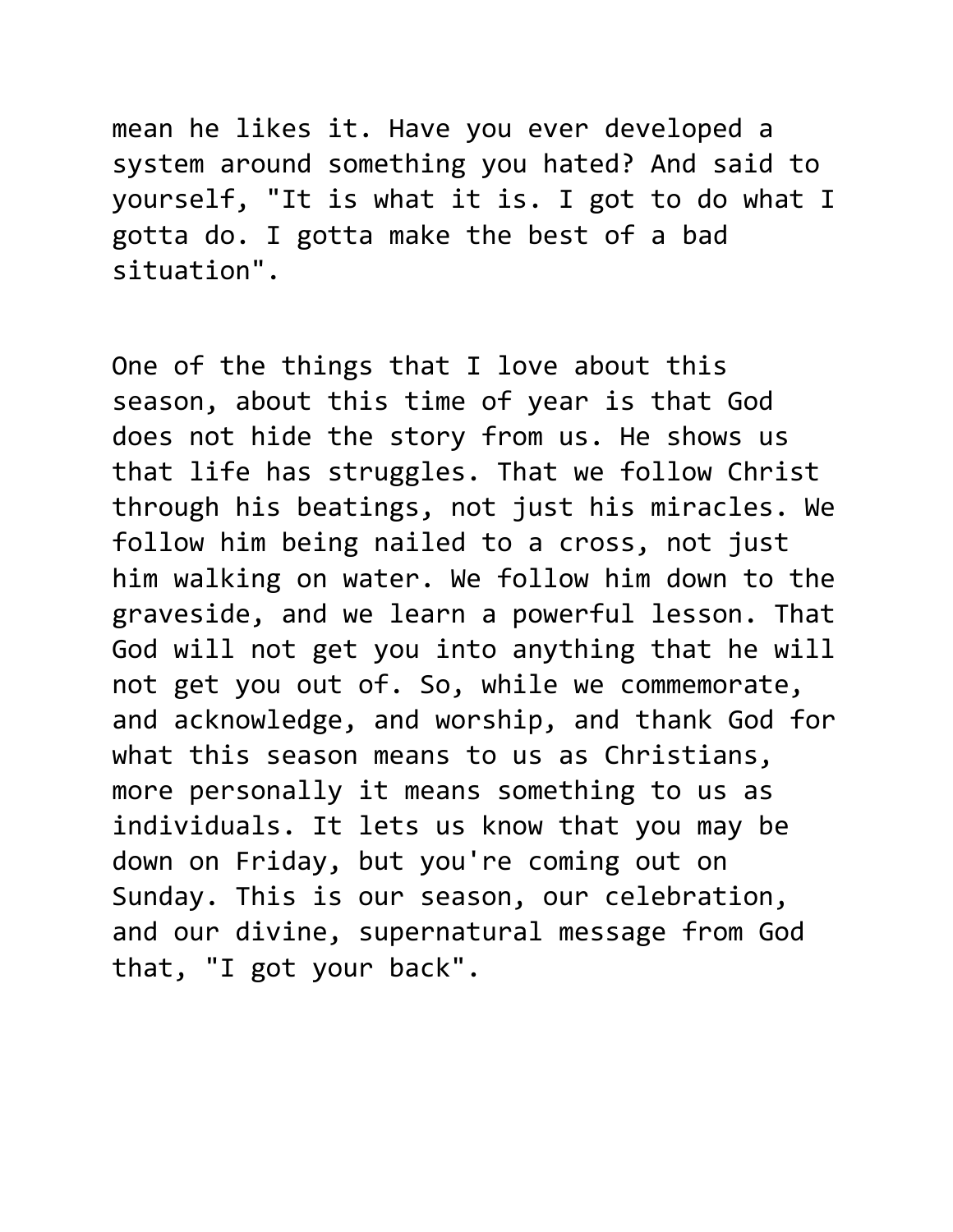When blind Bartimaeus heard... Now I'm gonna hook 'em together, that Jesus was passing by, never mind you, it didn't have nothin' to do with you. He didn't hear that you was passing by, he heard that Jesus. And they told him, "Shout out", and blind Bartimaeus said, "This ain't none of your business". Touch your neighbor and say, "This ain't none of your business". Now, holler for Jesus. You got to know when you can't afford to let other people's opinion stop you from going after what God has for you. When it's your time, open your big mouth and holler. Look at your neighbor and say, "I'll holler again".

See, this is what's wrong with us. If it don't work the first time, we give up on our dream. But when you ain't got nothing to lose, you're not... we gonna do a quick disclaimer, that's what I'm talkin' about. Tell your neighbor, "If you're nervous, you might better move, because there's something I want from God this morning", and whatever it takes, whatever it takes, whatever it takes. See, I want you to understand that the first holler didn't stop Jesus. You can't do right for a weekend, because the first holler never stops Jesus. But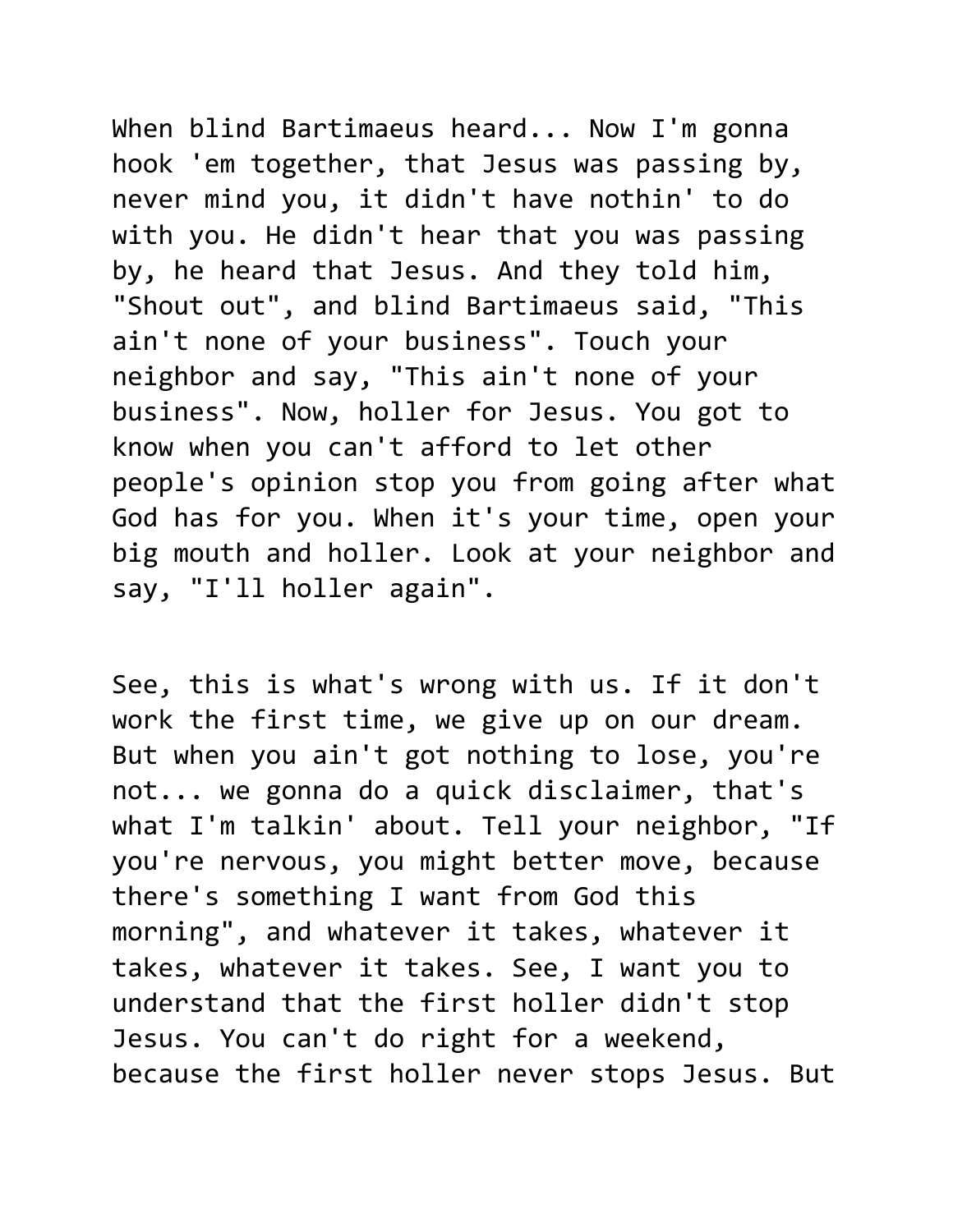this is a week, you gotta understand, preachers, this is week that, Jesus can't afford to be late. For this purpose came he into the world. He has an appointment with destiny. He has to be in Jerusalem by a certain time. He has to work it against the Sabbath, so that everything is lined up right, so that this won't be an execution, but an offering to God. And you can't just offer God anything at any time. He cannot afford to be late.

So, the first time blind Bartimaeus hollered, Jesus kept on walking. In essence, he's sayin,' "Ain't nobody got time for this", but when blind Bartimaeus kept on hollering, it meant that blind Bartimaeus had faith to believe that this is my moment. It means that blind Bartimaeus understood this was the last time Jesus was gonna walk this highway. If he didn't get it right now, you know what? You ought to come to church like this is your last. If I don't get it this morning, I may not get it at all. Holler at your boy. Did you know there is a holler that will make God stand still?

So, let me show you what I'm saying. When he hollers, he arrested Jesus, he stopped him dead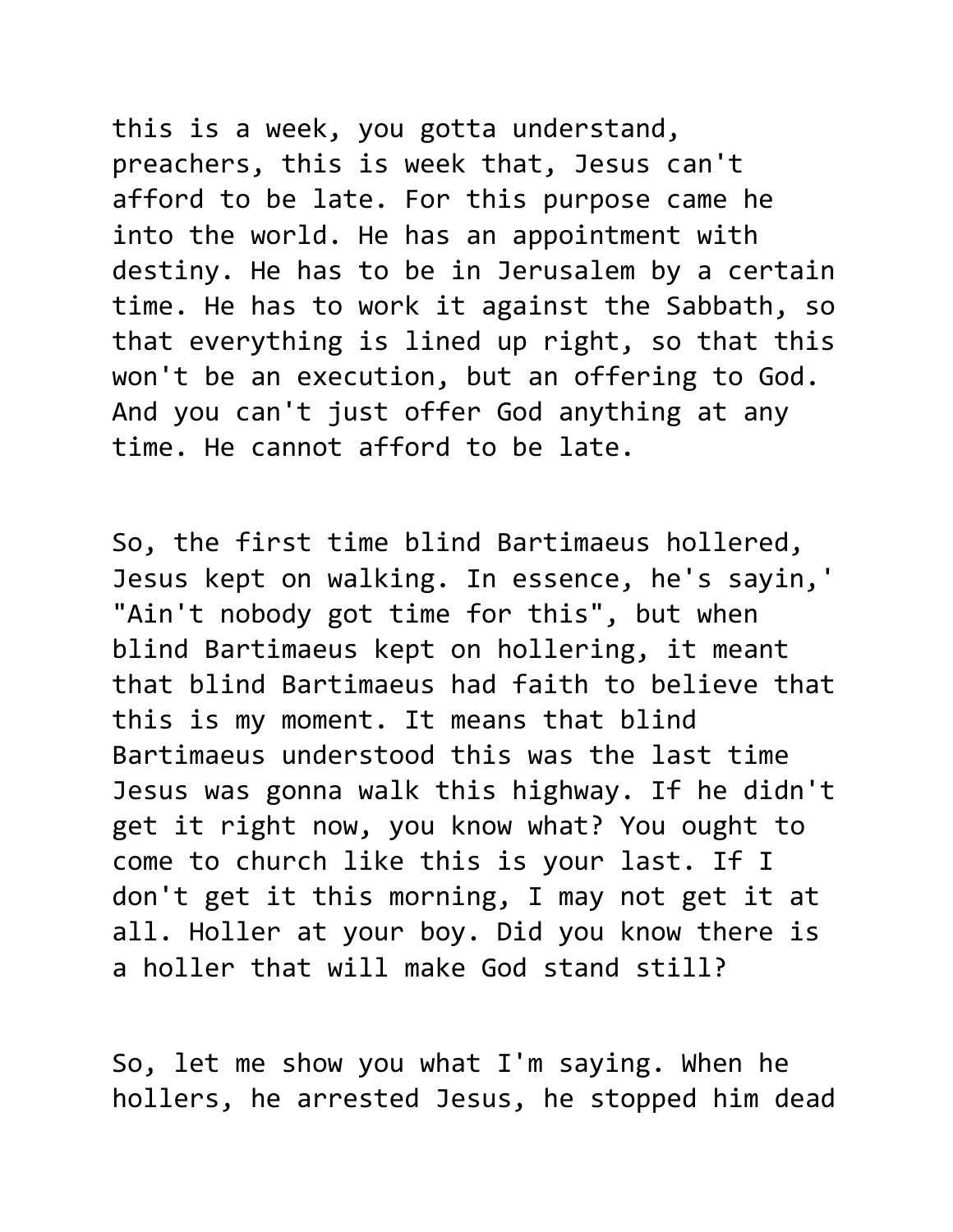in his tracks. I don't care what your schedule is, I don't care what you're getting ready to do, I don't care how they feel about it, I'm gonna give you the kind of praise that locks you up. I'm going to give you the kind of praise that gets your attention. I'm gonna give you the kind of praise that demands a breakthrough. I'm going to arrest you 'til you heal me. Oh, my God, it's kinda like Jacob. I won't let you go 'til you bless my soul, somebody holler.

I know you don't want to arrest him, 'cause you just got your hair done. I know you don't wanna arrest him, 'cause you got on your, this morning, but if you want a breakthrough, if you want a healing, if you want deliverance, if you want a yoke destroyed in your house, I don't know who this is for, but the Lord gave me this message for this place today. You gotta stop letting the enemy set you in the corner and beg for what is rightfully yours. Touch everybody you can reach, and say, "Arrest him". Everybody, get in the aisle and tell 'em, "Arrest him", with your praise, with your mouth, with the fruit of your lips. Get God's attention, arrest him. If you keep praising